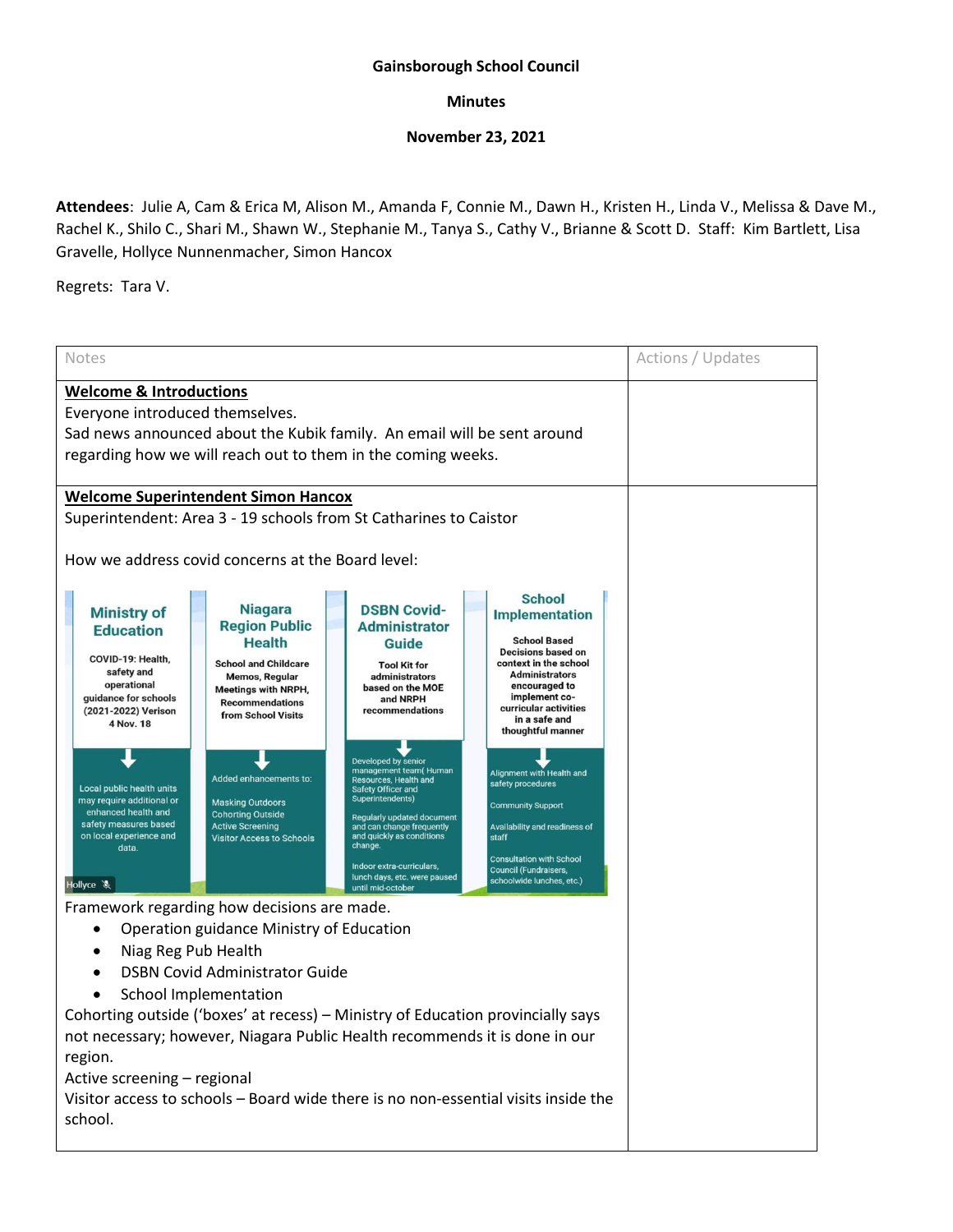| A lot goes into decision making. Every school is unique. Different communities.<br>Community support. Readiness of staff. Etc.                                                                                                                                                                                                                                                                                                                            |                                                                                              |
|-----------------------------------------------------------------------------------------------------------------------------------------------------------------------------------------------------------------------------------------------------------------------------------------------------------------------------------------------------------------------------------------------------------------------------------------------------------|----------------------------------------------------------------------------------------------|
| Schools have been asked to consult with neighbouring schools to share<br>planning and strategies for implementing co-curricular activities so they may be<br>'on the same page'. Gainsborough groups with Caistor and Smithville.                                                                                                                                                                                                                         |                                                                                              |
| <b>Principal's Report</b>                                                                                                                                                                                                                                                                                                                                                                                                                                 |                                                                                              |
| Sports-                                                                                                                                                                                                                                                                                                                                                                                                                                                   |                                                                                              |
| Need staff to do coaching. Some staff are not comfortable doing that yet, and<br>we need to be respectful of that. This is not required of them. They are                                                                                                                                                                                                                                                                                                 |                                                                                              |
| volunteering their time.                                                                                                                                                                                                                                                                                                                                                                                                                                  |                                                                                              |
| Running club was offered to grades 1-8 in the Fall. Outdoors, distanced.<br>Soccer for intermediate only was offered across DSBN. 60% of schools<br>$\bullet$<br>participated. At that time, we could not participate due to comfort level of<br>staff.                                                                                                                                                                                                   |                                                                                              |
| Volleyball - 60% schools showed interested. Gainsborough didn't have staff<br>to coach. Since that time, Mr. Reid and Mrs. Gravelle have decided to start<br>up a volleyball activity for the Intermediate students during breaks within<br>pre-existing cohorts. Parents would like the teachers and principal to look<br>at the option of the intermediate students not being cohorted during the<br>playing of the volleyball. This will be discussed. | Gravelle/Nunnenmacher<br>(update: class cohorts<br>will play against other<br>class cohorts) |
| Other extracurriculars -                                                                                                                                                                                                                                                                                                                                                                                                                                  |                                                                                              |
| The grade 4 class doing Eco-Club<br>$\bullet$                                                                                                                                                                                                                                                                                                                                                                                                             |                                                                                              |
| We are looking at possibility of Lego Robotics<br>$\bullet$                                                                                                                                                                                                                                                                                                                                                                                               |                                                                                              |
| Students are discussing chess<br>$\bullet$<br>During the PD day staff were talking about class "Break Bins" with items<br>$\bullet$<br>suggested by the students in each class. Teachers will give lists to Ms.<br>Nunnenmacher who will look into purchasing items for the class's "Break<br>Bin".                                                                                                                                                       |                                                                                              |
|                                                                                                                                                                                                                                                                                                                                                                                                                                                           |                                                                                              |
| Playground equipment -                                                                                                                                                                                                                                                                                                                                                                                                                                    |                                                                                              |
| As a recap for new members:                                                                                                                                                                                                                                                                                                                                                                                                                               |                                                                                              |
| The playground needs money put into it every year. \$3000 of woodchips<br>was put in to the JK/SK playground a couple years ago. The swing set was<br>just fixed/replace last Spring.                                                                                                                                                                                                                                                                     |                                                                                              |
| We have been fortunate to have had a community raised 'Woerlen Fund'<br>that not only funded the whole playground 17 years ago but has also been<br>used for repairs since then.                                                                                                                                                                                                                                                                          |                                                                                              |
| Until very recently, School Council did not know they were ultimately<br>٠<br>responsible for playground expenses. It was something that was never<br>raised with past or current School Council members to anyone's<br>recollection. Tonight, it was confirmed by Simon Hancox that Ministry of                                                                                                                                                          |                                                                                              |
| Education does not pay for playgrounds province wide.                                                                                                                                                                                                                                                                                                                                                                                                     |                                                                                              |
| More recently:                                                                                                                                                                                                                                                                                                                                                                                                                                            |                                                                                              |
| Our last annual playground inspection was this past summer. It was<br>presented to School Council in September. It showed need to fix some<br>minor issues as well as replenish the woodchips to the sum of approx.<br>\$7000. In Sept Council approved to order woodchips for all areas except<br>for blue physical fitness area. Keeping this area closed for now saved us a                                                                            |                                                                                              |
| couple thousand dollars so we could afford the rest of the fixes. Eventually<br>it will be opened back up once the woodchips are purchased.                                                                                                                                                                                                                                                                                                               |                                                                                              |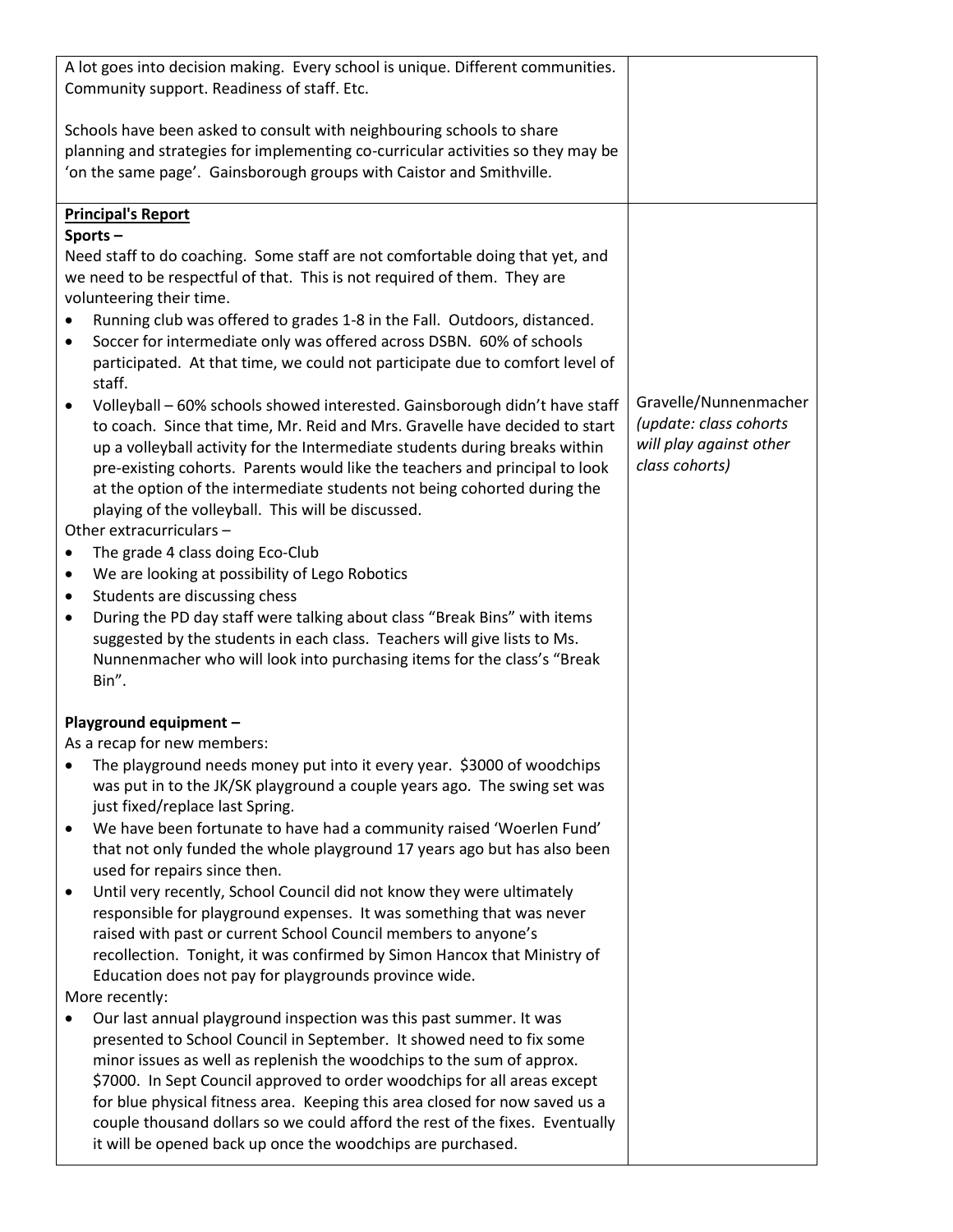| $\bullet$              | Purchase order went in, but supply chain issue at this time is slowing down<br>the order.<br>Structures remain closed until that time. Playground is also closed in<br>winter due to safety (hard ground, icy, etc). Question was raised whether<br>we should wait to have woodchips delivered in Spring to 'save' them from<br>overwintering, therefore lasting longer. Hollyce will look into this.<br>Moving forward:<br>A Playground sub-committee has been formed. If you would like to help,<br>contact Julie Adams. This committee will look into all options surrounding<br>the playground such as the longevity predictions of the current structures; | Nunnenmacher                                                                            |  |  |
|------------------------|-----------------------------------------------------------------------------------------------------------------------------------------------------------------------------------------------------------------------------------------------------------------------------------------------------------------------------------------------------------------------------------------------------------------------------------------------------------------------------------------------------------------------------------------------------------------------------------------------------------------------------------------------------------------|-----------------------------------------------------------------------------------------|--|--|
|                        | future woodchip purchases vs rubber matting expense; who and when to<br>approach for fundraising; etc.                                                                                                                                                                                                                                                                                                                                                                                                                                                                                                                                                          |                                                                                         |  |  |
| Field $-$              |                                                                                                                                                                                                                                                                                                                                                                                                                                                                                                                                                                                                                                                                 |                                                                                         |  |  |
| $\bullet$              | The field is too wet for kids to play in. Kids are playing on tarmac. Once<br>frozen, the students should be able to use it again.<br>A meeting is planned in April regarding investigating the field saturation<br>issue and looking to see if there is a drainage issue.<br>From previous meeting, the baseball diamond is on the Board's list to look<br>at in the spring.                                                                                                                                                                                                                                                                                   |                                                                                         |  |  |
|                        | Gym use -                                                                                                                                                                                                                                                                                                                                                                                                                                                                                                                                                                                                                                                       |                                                                                         |  |  |
|                        | First choice is to have the students outside for gym (fresh air, mask break),<br>however should that not be possible (weather, activity) the gym is used                                                                                                                                                                                                                                                                                                                                                                                                                                                                                                        |                                                                                         |  |  |
|                        | Hot lunches-                                                                                                                                                                                                                                                                                                                                                                                                                                                                                                                                                                                                                                                    |                                                                                         |  |  |
| $\bullet$<br>$\bullet$ | In October it was brought forward from the Board that we could look into<br>this, so Caistor, Smithville and Gainsborough met to talk about ideas.<br>Subs were suggested as they meet health and safety requirements<br>(packaged separately with names, boxed by the class, etc.)<br>What day should this be? People thought Fridays sounded good. Looking<br>at December 10 <sup>th</sup> . School Cash Online payments only at this time. Hollyce<br>looking into any alternative for those who don't use credit cards online.                                                                                                                              | Nunnenmacher<br>(update: request for a<br>hard copy and paying by<br>cash is an option) |  |  |
| Other:                 |                                                                                                                                                                                                                                                                                                                                                                                                                                                                                                                                                                                                                                                                 |                                                                                         |  |  |
|                        | School council used to do popcorn/ice cream sales. A question was asked if<br>these could be done again since they also are pre-packaged. Hollyce is going to<br>look into it.                                                                                                                                                                                                                                                                                                                                                                                                                                                                                  | Nunnenmacher                                                                            |  |  |
|                        | More items:<br>Spirit wear on sale<br>Grad hoodies on sale<br>Grad photos March 31, 2022<br>Photo retakes December 7, 2021<br>Holiday concert same as last year, link to video for a period of time for families<br>to enjoy<br>Guardian/Teacher interviews this week                                                                                                                                                                                                                                                                                                                                                                                           |                                                                                         |  |  |
|                        |                                                                                                                                                                                                                                                                                                                                                                                                                                                                                                                                                                                                                                                                 |                                                                                         |  |  |
|                        | Website update -<br>Live calendar is on front page, can scroll through to see each month, can hover<br>over to see what is written, below calendar is the school's Twitter feed<br>School Council info is found under the 'About Gainsborough' page. Question<br>asked if there was an easier way to find? Hollyce suggested moving a link.                                                                                                                                                                                                                                                                                                                     | Nunnenmacher<br>(update: link has been<br>added to the homepage)                        |  |  |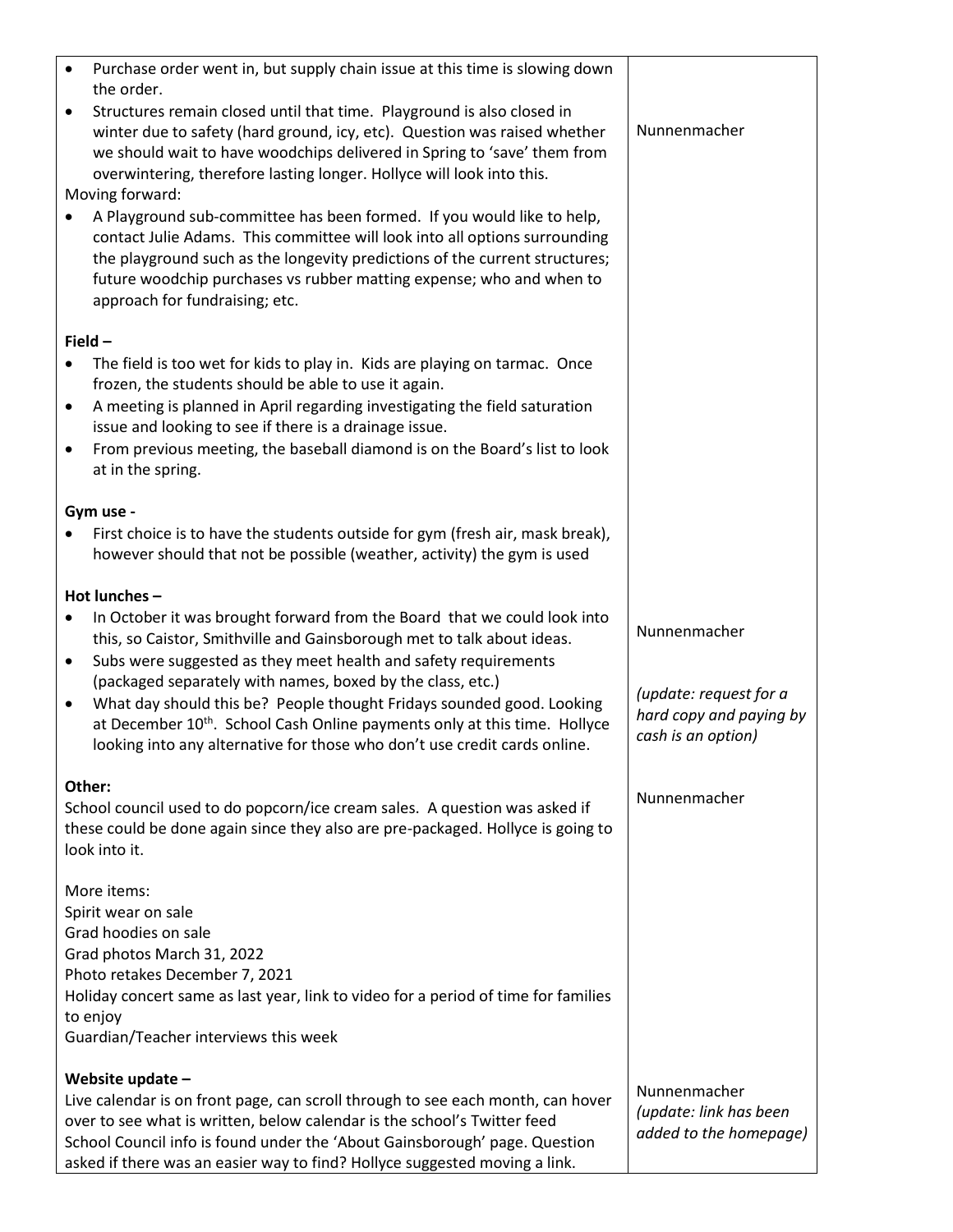| <b>Teacher's Report</b>                                                                  |  |
|------------------------------------------------------------------------------------------|--|
|                                                                                          |  |
| Mrs. Gravelle provided a teacher update:                                                 |  |
| Food drive challenge (5 days of giving). Kick off with a virtual assembly                |  |
| tomorrow (Nov.24). Intermediate students are leading this. The winning                   |  |
| school will be determined by total weight of donated goods. Parents can                  |  |
| drop by and drop stuff at door.                                                          |  |
| Theme days (grade 8 came up with ideas) are on the last Friday of month.                 |  |
| $\bullet$                                                                                |  |
| Nov 25 Mismatch Day. December 23 is PJ Day. Jan is Jersey Day.                           |  |
| Gr.8 grad hoodies decided upon by the grade 8 students<br>٠                              |  |
|                                                                                          |  |
| <b>Treasurer's Report</b>                                                                |  |
|                                                                                          |  |
| No changes. Layout of summary table was discussed.                                       |  |
|                                                                                          |  |
|                                                                                          |  |
| <b>Fundraising</b>                                                                       |  |
|                                                                                          |  |
| Little Caesars Pizza Kits. We are moving forward with Little Caesars as our              |  |
| January Fundraiser. We are thinking we'll send out info first week back from             |  |
| Christmas holidays. Deadline for orders is Jan26 (online only). Delivery looks           |  |
| so far like it's Feb 10. Anyone interested in helping, email Connie at                   |  |
|                                                                                          |  |
| conniemittag@gmail.com                                                                   |  |
| We will profit \$6 per kit sold.                                                         |  |
|                                                                                          |  |
| Tru earth                                                                                |  |
| Contactless fundraiser. Order online, shipped directly to house. Ongoing                 |  |
| all the time.                                                                            |  |
|                                                                                          |  |
| Summary: Nov 1-9, 9 clicks, \$44 sales, \$8 profit<br>$\bullet$                          |  |
| Personal experience: Ordered October 29. Received November 7. (email<br>$\bullet$        |  |
| confirmation says shipping can take up to 30 days!). Anywhere from                       |  |
| \$1/wash to \$0.50/wash.                                                                 |  |
| Be sure to log in using Gainsborough's site<br>$\bullet$                                 |  |
|                                                                                          |  |
| https://fundraising.tru.earth/GainsboroughPS                                             |  |
| <b>Fundscrip</b>                                                                         |  |
| Contactless fundraiser. Order gift cards online, shipped directly to house.<br>$\bullet$ |  |
| Ongoing all the time.                                                                    |  |
| Summary: 14 people have signed up. 2 have ordered. Approx.\$15 profit.<br>٠              |  |
| Personal experience: Ordered November 1; Shipped November 4; Received                    |  |
| $\bullet$                                                                                |  |
| November 7. \$150 gift card ordered got \$8'ish profit for school (could have            |  |
| been \$10 but used credit card to pay).                                                  |  |
| Be sure to use school code SV5PRF to set up an account at<br>$\bullet$                   |  |
| https://www.fundscrip.com/support-a-group                                                |  |
|                                                                                          |  |
| <b>Donation summary</b>                                                                  |  |
|                                                                                          |  |
| If someone just wants to make a donation to the school, they can click the               |  |
| green DONATE button on the website homepage.                                             |  |
| There are 4 options (General, Capital, Scholarship, Specific Program).<br>٠              |  |
| Define amount then checkout as per a regular School Cash Online purchase                 |  |
| (guest account option available). Tax receipt given.                                     |  |
|                                                                                          |  |
| Be sure to identify where funds are to be directed such as "School Council"<br>$\bullet$ |  |
| or "Playground Fund".                                                                    |  |
|                                                                                          |  |